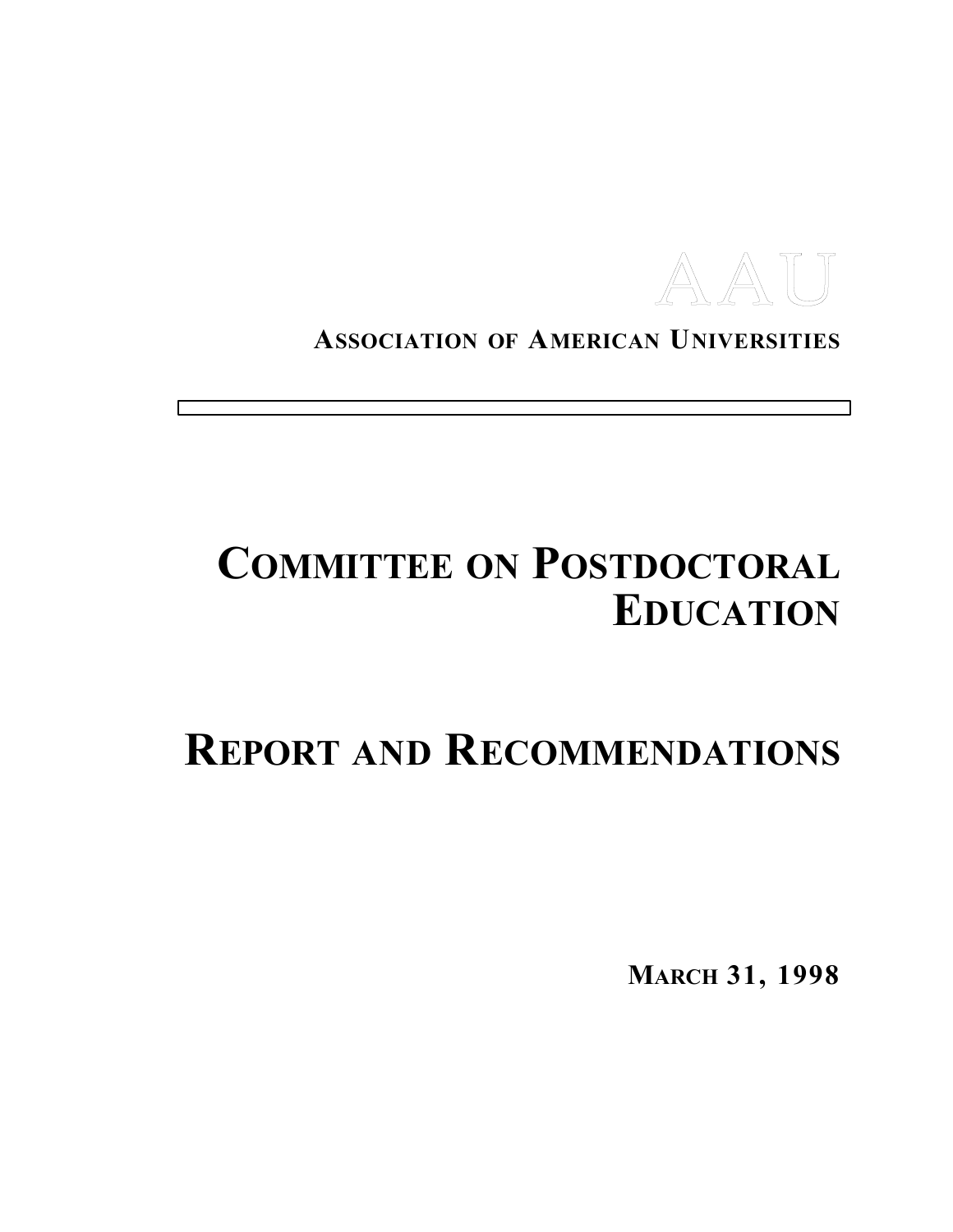### **COMMITTEE MEMBERS**

Steven B. Sample, President, University of Southern California (Chair) S. James Adelstein, Executive Dean for Academic Programs, Harvard Medical School Joseph Cerny, Vice Chancellor for Research and Dean of the Graduate Division, University of California, Berkeley David L. Goodstein, Vice Provost, California Institute of Technology Richard L. McCormick, President, University of Washington J. Dennis O'Connor, Chancellor, University of Pittsburgh *(through 1995)* Frank E. Perkins, Dean of the Graduate School, Massachusetts Institute of Technology *(through 1995)* Bernard J. Shapiro, Principal and Vice Chancellor, McGill University Joab L. Thomas, President, Pennsylvania State University *(through 1995)* John D. Wiley, Provost, University of Wisconsin-Madison

## **COMMITTEE STAFF**

John C. Vaughn, Executive Vice President, Association of American Universities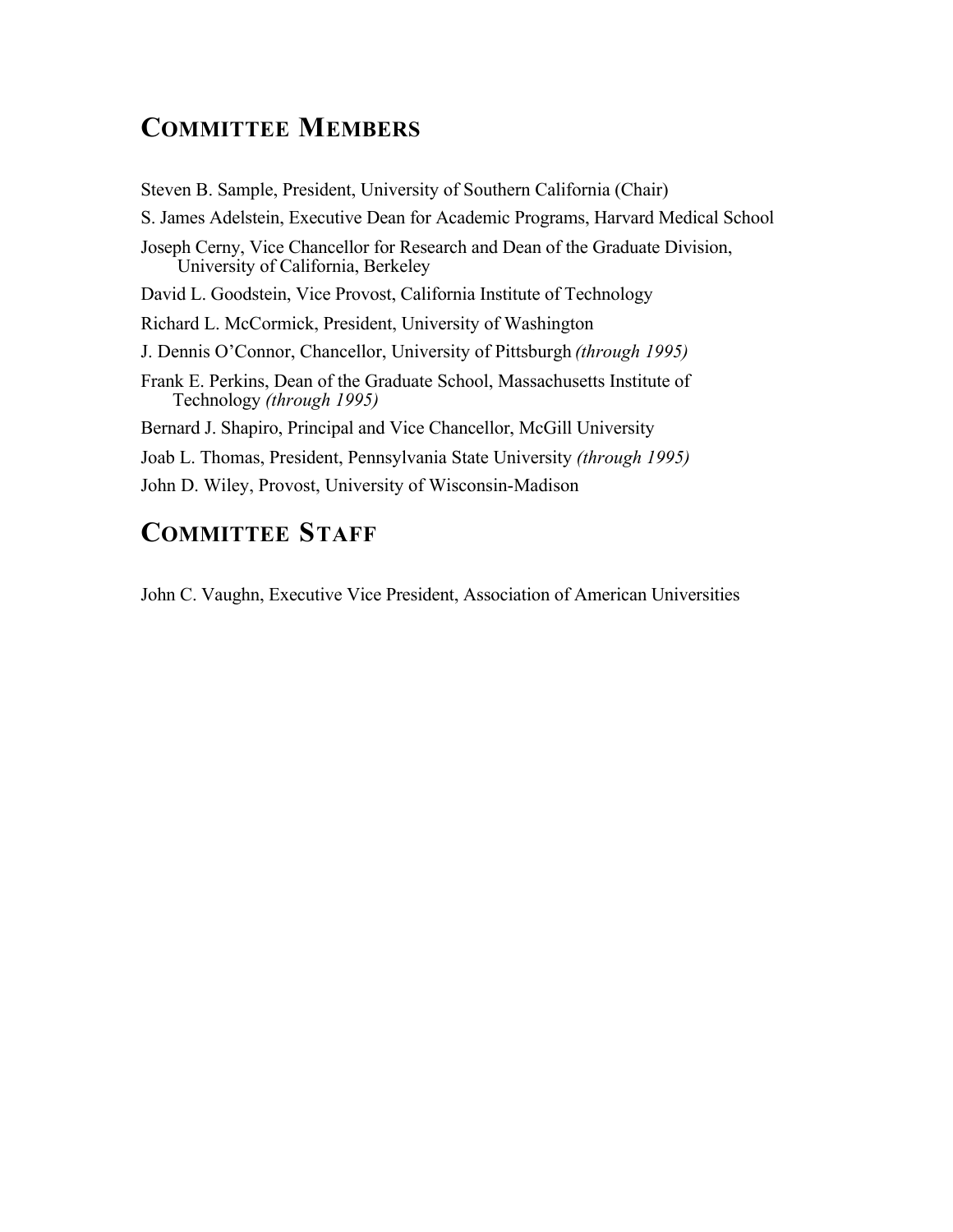## **ASSOCIATION OF AMERICAN UNIVERSITIES COMMITTEE ON POSTDOCTORAL EDUCATION**

### **REPORT**

Postdoctoral education plays an important role in the research enterprise of the United States. Postdoctoral appointments provide recent Ph.D. recipients with an opportunity to develop further the research skills acquired in their doctoral programs or to learn new research techniques. In the process of developing their own research skills, postdoctoral appointees perform a significant portion of the nation's research and augment the role of graduate faculty in providing research instruction to graduate stu dents.

Postdoctoral education has been a part of American higher education for over 100 years. The Johns Hopkins University began to support postdoctoral fellows shortly after the institution was founded in 1876. In the 1920s the Rockefeller Foundation established a formal program of postdoctoral fellowships for recent Ph.D. graduates in the physical sciences. The Foundation recognized the fact that physics had become so complex that training through the doctorate was not sufficient preparation for a research career. Recipients of these awards were known as "postdoctoral fellows," or simply "postdocs."

Postdoctoral education grew only modestly during the first half of the twentieth century. But the advent of the Cold War brought with it a boom in postdoctoral appointments. More recently, postdoctoral education has grown rapidly. From 1975 to 1995, the number of postdoctoral appointees in science, engineering, and health-related disciplines more than doubled, from 16,829 to 35,379 (Figure below). Moreover, the proportion of Ph.D.s accepting or seeking postdoctoral appointments in these disciplines increased from 25 percent in 1975 to over 37 percent in 1995. Although postdoctoral education has grown rapidly, it remains a highly concentrated enterprise: as shown in the Appendix attached, more than two-thirds of 1995 postdoctoral appointees were studying in just 50 institutions out of the nearly 350 doctorate-granting institutions surveyed.



*Figure. Science and Engineering Postdocs*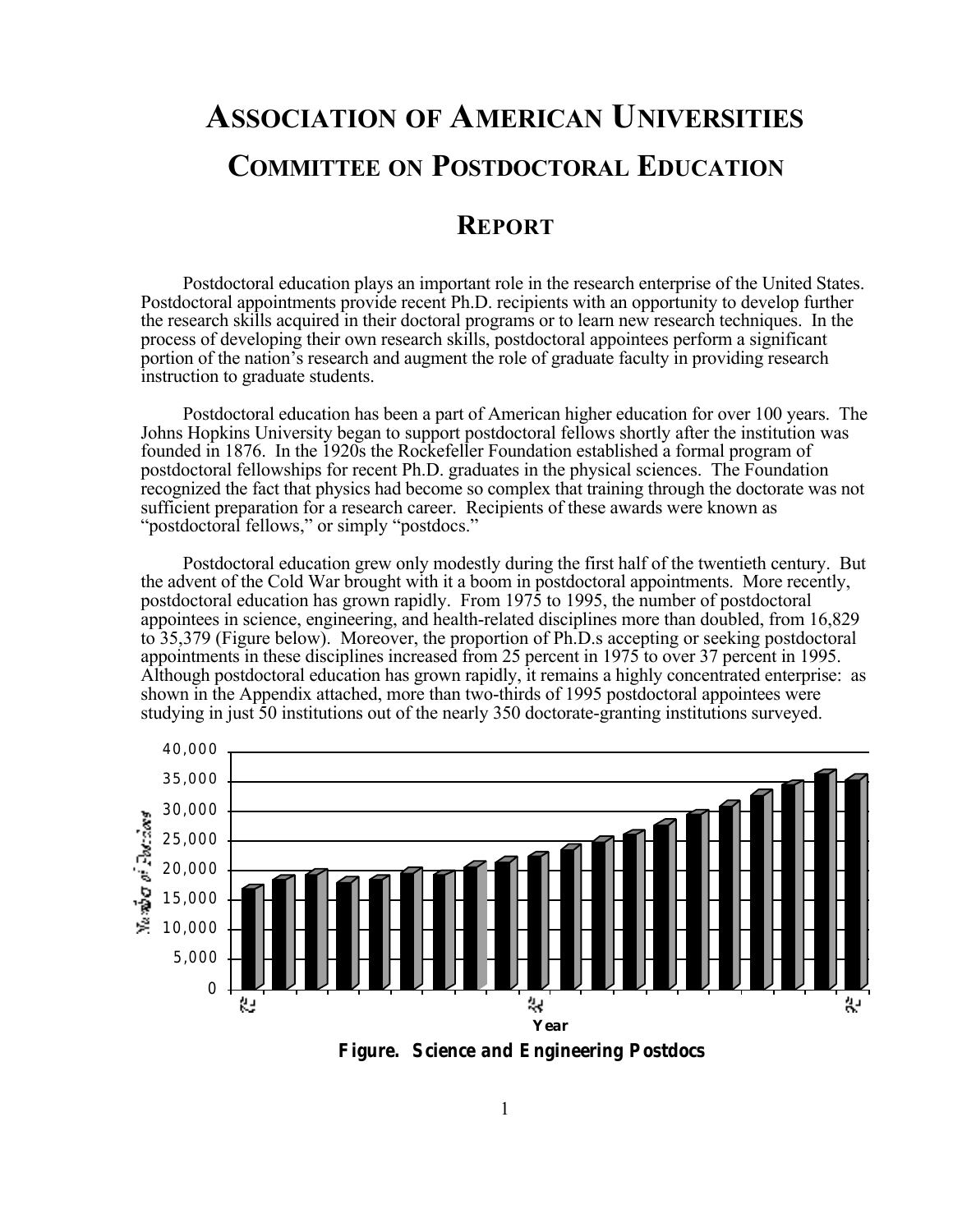#### **Committee on Postdoctoral Education**

Despite the increasingly prominent role played by postdoctoral education in the national research enterprise, there is reason to question how well this particular form of education has been incorporated into the overall academic enterprise. In many respects, postdoctoral education at the end of the twentieth century appears to resemble Ph.D. education at the end of the nineteenth century. In 1890, Ph.D. programs were a relatively new form of education in this country, lacking a consistent set of standards and expectations. Today there is cause for concern over the similarly *ad hoc* evolution of postdoctoral education. Some specific points of concern are:

- The steady growth in the number of postdoctoral appointments nationally—and the increasing number of those appointments that are being granted to foreign Ph.D.s on temporary visas
- The increasing number of postdoctoral appointees in their second, third, and even fourth appointment
- The widely held perception that the postdoctoral appointment is being used as an employment holding pattern
- The apparent transition, at least in some disciplines, of the postdoctoral appointment from an elective activity to a required credential
- The growing number of reports of dissatisfaction expressed by postdocs.

To address these concerns, the Association of American Universities formed the Committee on Postdoctoral Education in 1994. The Committee was charged to examine postdoctoral education and develop recommendations for the future management of this activity.

The Committee conducted three informal surveys of selected major research universities to gain insight into campus policies and practices governing postdoctoral education and to sample the views of postdocs. Given the varying conceptions of postdoctoral education, the Committee recognized the need to establish a working definition of a postdoctoral appointment for its surveys. After a great deal of discussion among committee members, graduate deans, provosts, and presidents and chancellors of research universities, the Committee developed the following definition of a postdoctoral appointment, which was used consistently in the surveys.

#### **DEFINITION OF A POSTDOCTORAL APPOINTMENT**

- The appointee was recently awarded a Ph.D. or equivalent doctorate (e.g.,  $Sc.D., M.D.$ ) in an appropriate field; and
- the appointment is temporary; and
- the appointment involves substantially full-time research or scholarship; and
- the appointment is viewed as preparatory for a full-time academic and/or research career; and
- the appointment is not part of a clinical training program; and
- the appointee works under the supervision of a senior scholar or a department in a university or similar research institution (e.g., national laboratory, NIH, etc.); and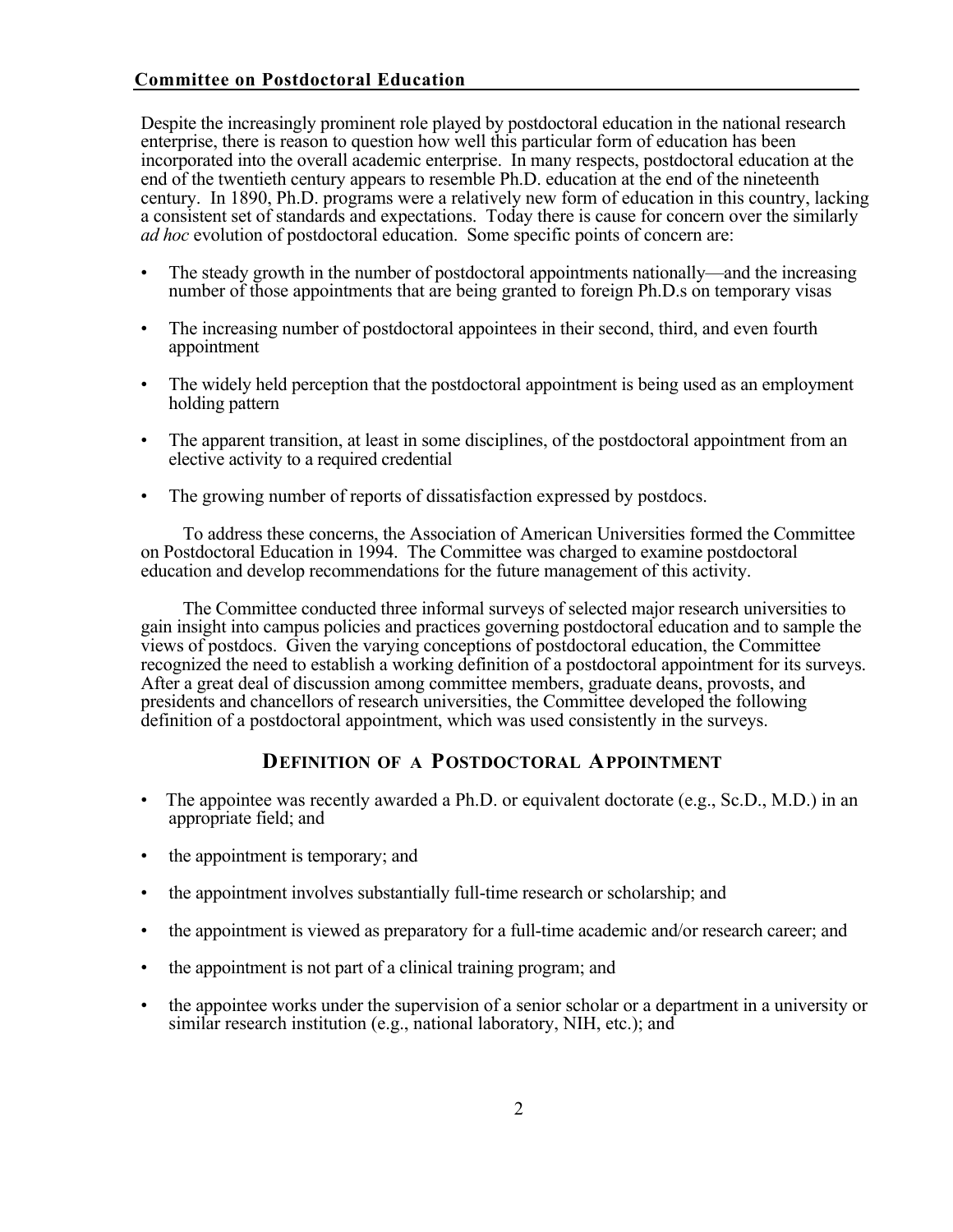• the appointee has the freedom, and is expected, to publish the results of his or her research or scholarship during the period of the appointment.

The committee surveys solicited information and views from university administrations; university departments in four disciplines—biochemistry, mathematics, physics, and psychology; and postdocs in each of those departments. The surveys were not intended to provide comprehensive quantitative descriptions, but rather to provide insights through sampling of campus policies and practices and the views of postdocs.

Among the key findings of the surveys were the following:

- 1) Most institutions make little or no attempt to control the number or the quality of postdoctoral appointees on campus.
- 2) As was the case with Ph.D. students in the 1890s, most postdocs today are identified and recruited principally through professional contacts with faculty members.
- 3) It is common for institutions either to have no time limits on the length of postdoctoral appointments or regularly to ignore or waive established limits.
- 4) Few institutions report having campuswide compensation policies for postdoctoral appointees, and few report making any serious efforts to ensure that foreign and domestic postdocs receive equal compensation (as is required by federal law).
- 5) Most institutions report that they classify postdoctoral appointees as employees with attendant employment benefits; postdocs themselves, however, list benefits as one of their top areas of needed improvement.
- 6) Few institutions have policies established specifically for postdoctoral appointees: most institutions report that conflict-of-interest policies for faculty and staff apply to postdocs, but few institutions have policies governing outside business interests, consulting, or teaching activities by postdocs. Moreover, procedures for resolving postdoc misconduct or grievances vary widely and are often nonexistent.
- 7) Virtually no institutions have formal job placement procedures for postdocs.
- 8) In roughly two-thirds of surveyed departments, all assistant professors hired in the last five years have had postdoctoral experience; in two fields—biochemistry and physics—more than 80 percent of the departments surveyed said they would not even consider hiring someone without postdoctoral experience. Thus, in these fields, a postdoctoral appointment has become the *de facto* terminal academic credential.
- 9) Nearly half of the Ph.D.s who graduated from the surveyed departments in the last two years have gone on to postdoctoral appointments; in biochemistry, 80 percent have gone on to postdoctoral positions.
- 10) Upon completion of their appointments, roughly 60 percent of recent postdocs in surveyed departments have gone on to employment in research universities in some capacity. About one-fourth of postdocs in surveyed departments have gone into another postdoc position, about one-fourth into tenure-track faculty positions, and about 10 percent into non-tenure-track faculty positions.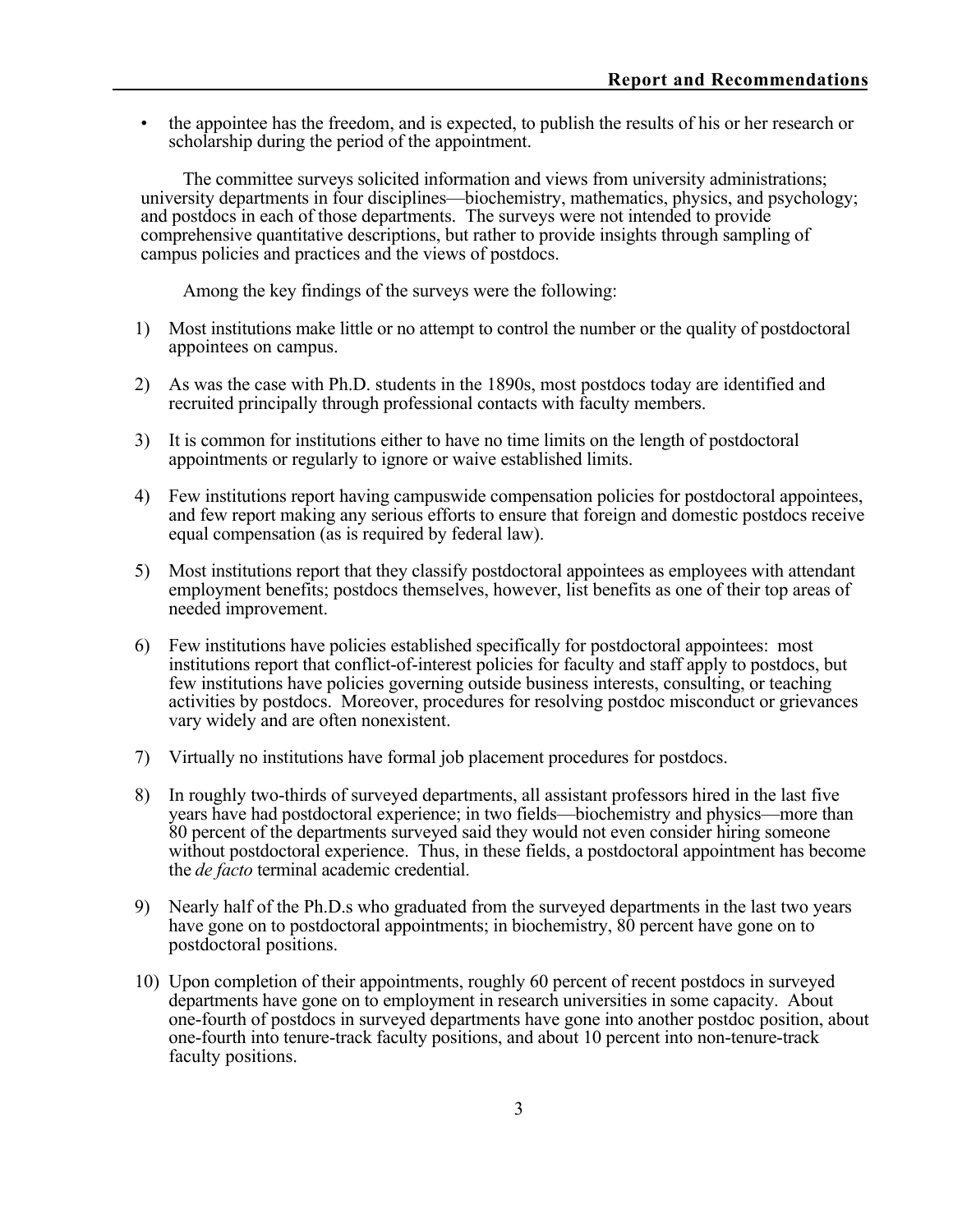- 11) A substantial majority of departmental officials and postdocs themselves view a postdoctoral appointment as a necessary step in an academic career, as opposed to being simply a holding pattern for Ph.D.s who cannot find a tenure-leading appointment or other appropriate employment.
- 12) Postdocs identify stipends, benefits, and career advising and job placement assistance as the aspects of postdoctoral education in most need of improvement.
- 13) Two-thirds of postdocs say that obtaining a tenure-track faculty position at a research university is their expected career path.

#### **DISCUSSION**

Although the Committee's surveys were small and informal and were focused exclusively on leading research universities, several findings stand out. Most fundamentally, the lack of institutional oversight of postdoctoral appointments, coupled with the evolution of postdoctoral education in a number of disciplines into a virtual requirement for a tenure-track faculty appointment, creates an unacceptable degree of variability and instability in this aspect of the academic enterprise.

As with the Ph.D. at the end of the nineteenth century, postdoctoral education is evolving as a series of *ad hoc* and unsystematic responses to varied and often competing interests and pressures. Most universities lack the kind of central administrative oversight of postdoctoral appointments that they maintain for undergraduate and graduate students. Moreover, most institutions appear to have few policies designed for postdocs specifically; such policies appear often to be an amalgam of policies designed for students, faculty, and staff.

The lack of clear central oversight of postdoctoral education raises serious questions about how successfully institutions are meeting their obligations to postdocs as trainees and professional colleagues.

Upon completion of their appointments, most postdocs appear to find employment in research positions in their field of training. However, although the preponderance of postdocs *expect* to end up in a tenure track position, only one-fourth of recent postdocs in the surveyed departments actually entered such a position. Given this disparity between expectations and outcomes, it is not surprising that postdocs rank better career advising and job placement high on their list of recommended improvements; currently, institutions give little or no attention to these activities.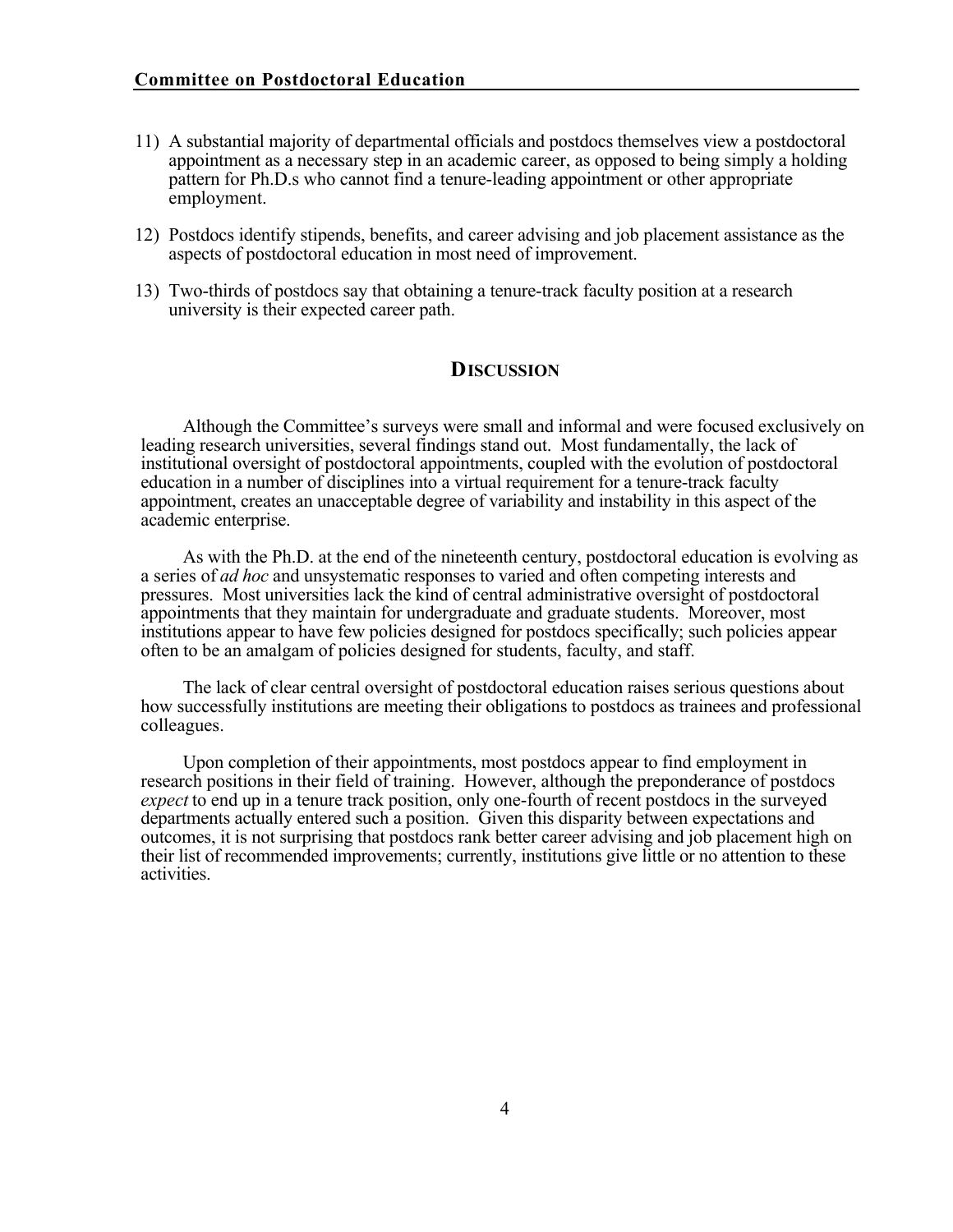### **RECOMMENDATIONS**

The Committee strongly recommends that the following definition of a postdoctoral appointment be universally adopted and consistently applied by all universities, government agencies, and private foundations involved in postdoctoral education:

#### **DEFINITION OF A POSTDOCTORAL APPOINTMENT**

- The appointee was recently awarded a Ph.D. or equivalent doctorate (e.g., Sc.D., M.D.) in an appropriate field; and
- the appointment is temporary; and
- the appointment involves substantially full-time research or scholarship; and
- the appointment is viewed as preparatory for a full-time academic and/or research career; and
- the appointment is not part of a clinical training program; and
- the appointee works under the supervision of a senior scholar or a department in a university or similar research institution (e.g., national laboratory, NIH, etc.); and
- the appointee has the freedom, and is expected, to publish the results of his or her research or scholarship during the period of the appointment.

The Committee recommends that each university act promptly to develop policies and practices for systematically incorporating postdoctoral education into its overall academic program. To assist in accomplishing this systematization of postdoctoral education, the Committee makes the following suggestions as a model for consideration by individual institutions:

- 1) Consistent with the definition above, the postdoctoral appointment should remain a temporary appointment with a primary purpose of providing additional research or scholarly training for an academic or research career.
- 2) A central administrative officer should be assigned responsibility for monitoring postdoctoral policies to assure consistent application of those policies across the institution.
- 3) The university should establish core policies applicable to postdoctoral appointments. These policies should cover such matters as employment or student category; realistic institutional minimum stipends and benefits; fractional appointments; workers' compensation; publication rights; faculty responsibilities for mentoring and evaluation of postdoctoral appointees; career advising and job placement; misconduct; grievance procedures; and education in research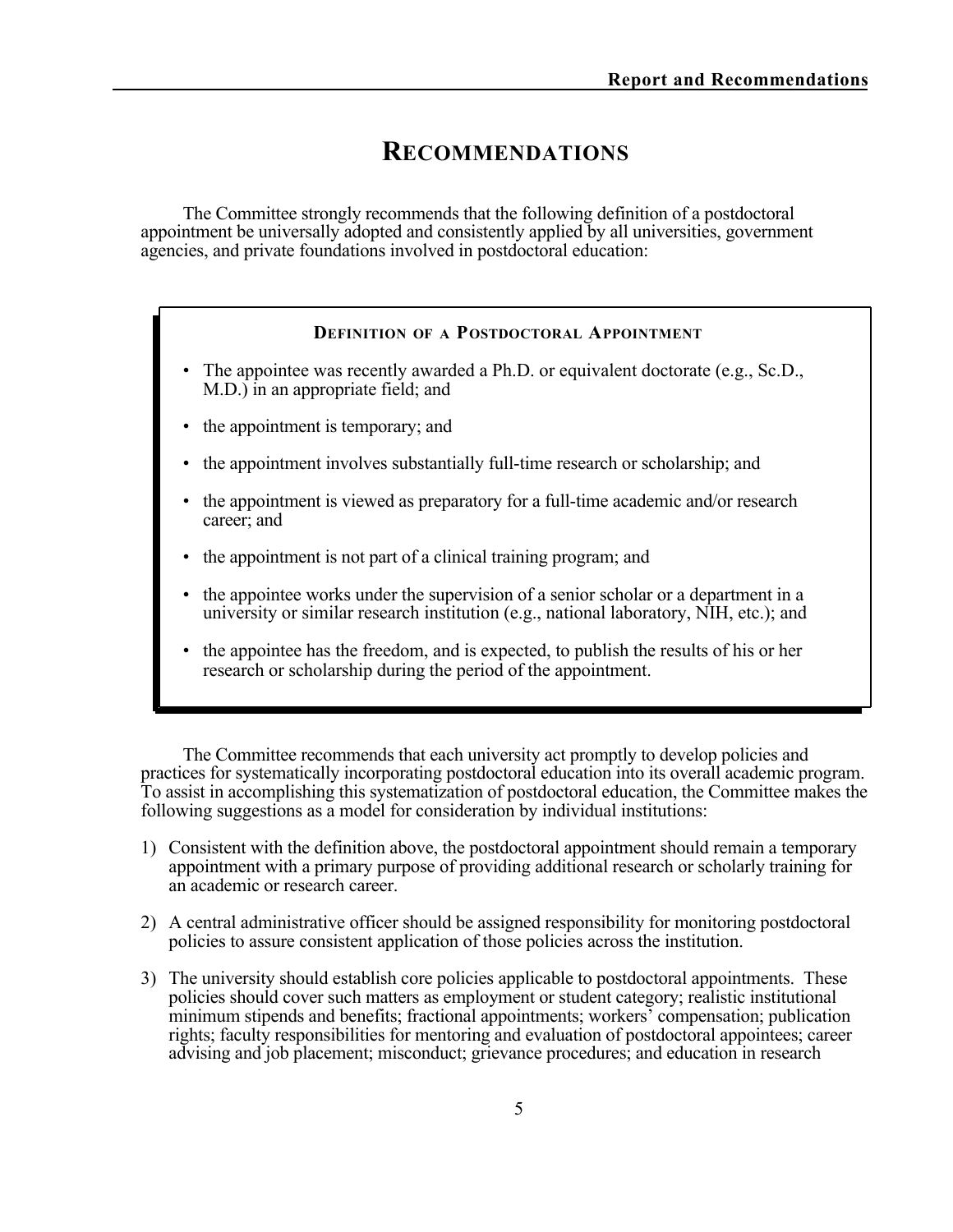protocol issues such as ethics, conflicts of interest, and outside consulting. In particular, all postdoctoral appointees should have access to a comprehensive health care plan for themselves and their families.

- 4) The university should establish explicit guidelines for recruitment and appointment of postdocs and for the duration of their appointments; such guidelines should take into account time spent in prior postdoctoral appointments at other institutions. Initial postdoctoral appointments should be no longer than two to three years in duration, and should be renewed only on the basis of career advancement and achievement by the postdoctoral appointee. As a general rule, the total time spent in postdoctoral appointments by a given individual should not exceed six years. Exceptions to such guidelines should be granted only after careful review by the department and an appropriate central administrative officer.
- 5) All postdoctoral appointees should receive a letter of appointment jointly signed by the faculty mentor and the department chair or other responsible university official; a statement of goals, policies, and responsibilities applicable to postdoctoral education should accompany the letter.
- 6) The university should periodically evaluate the balance of interests among postdoctoral appointees, their faculty mentors, their home departments, and the institution as a whole, in order to assure that the legitimate educational needs and career interests of postdocs are being fully met.
- 7) Departments and faculty mentors should provide career advising and job placement assistance appropriate to their postdoctoral appointees.
- 8) The university should provide a certificate or letter of completion for postdoctoral appointments to assist postdocs in securing subsequent employment.

In addition to the foregoing suggestions for consideration by individual institutions, the Committee recommends that each academic discipline consider the role of postdoctoral education in professional development in that discipline, and give careful attention to the extent to which postdoctoral education should be viewed as elective or obligatory by students for whom entry into that discipline is their primary professional goal.

*March 31, 1998*